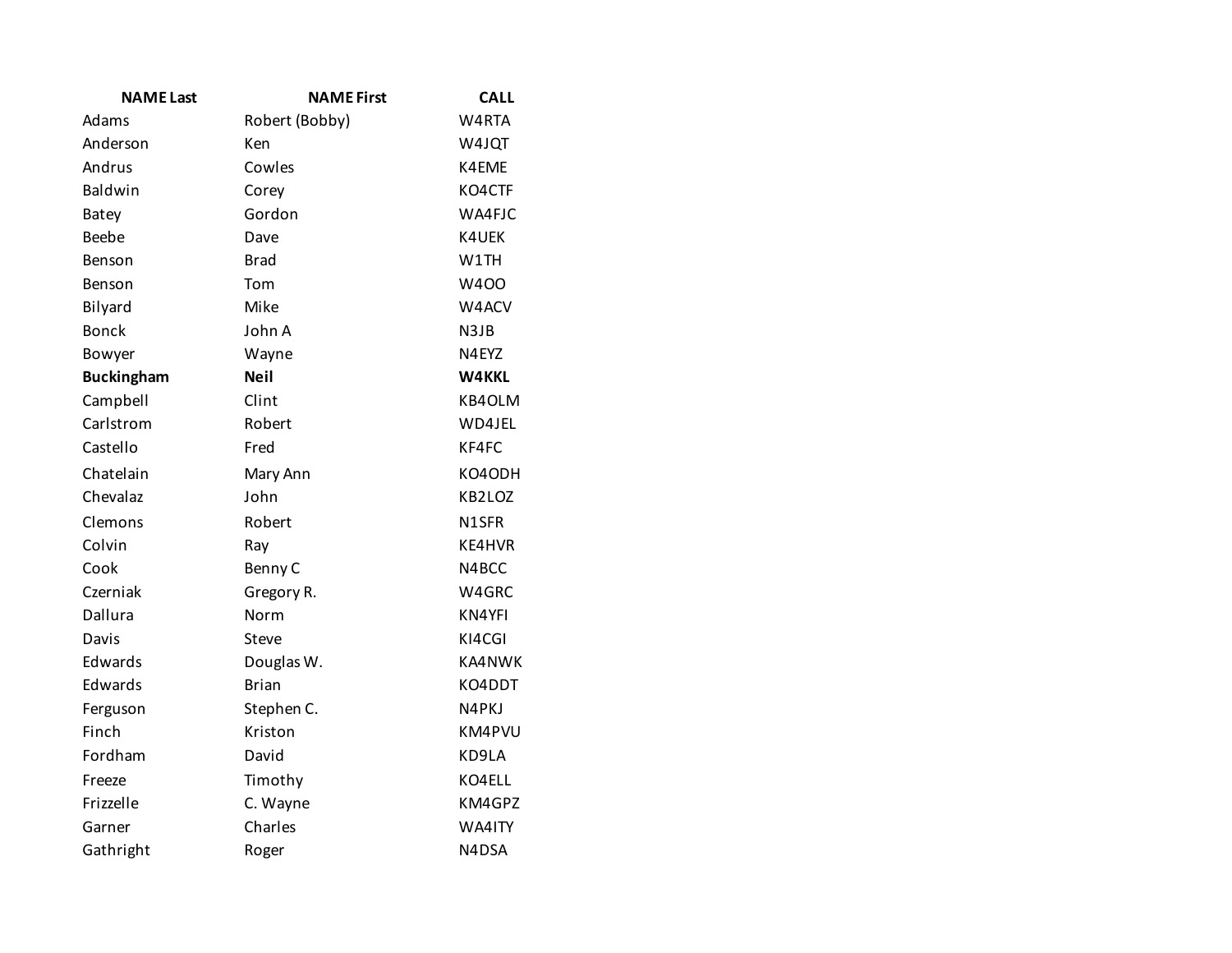| Glover         | John             | KN4ILI                         |
|----------------|------------------|--------------------------------|
| Godsie         | Norvell (Ike)    | W4UML                          |
| Good           | Rodney           | K4DOD                          |
| Grant          | Berry            | KC4DUA                         |
| Graves         | Allen            | AG4VA                          |
| Hester         | Colin            | N4ZFQ                          |
| Huffman        | Matthew          | KD4UPL                         |
| Irons          | Ralph            | N4RLI                          |
| Irons          | Kim              | KG4YYL                         |
| Jackson        | Philip           | KM4VWA                         |
| Jackson        | Sean             | KB1TEV                         |
| Jennings       | Kristian         | K1JFJ                          |
| Kancler        | Erika            | K4NOV                          |
| Keilbasa Jr.   | Terry            | KG4MWI                         |
| Krupinski      | Martin           | KE4KEW                         |
| Lafalce        | Raymond          | K2ULW                          |
| LaFalce        | Mary Ann         | N <sub>2</sub> Q <sub>BQ</sub> |
| Lark           | David            | KI4WSP                         |
| Lasher         | John W.          | N3GLZ                          |
| Lasher         | Susan            | KK4DQW                         |
| Linkins        | Daniel           | K4NRP                          |
| Meek           | Joe              | KD4FKT                         |
| Menard         | Jim              | KN4FJG                         |
| Metz           | Dave             | KJ4JX                          |
| Mingo          | Glenn            | KJ4VVP                         |
| Moore          | Robert           | KN3Y                           |
| Morgan         | Patrick J.       | AK4VQ                          |
| <b>Mullins</b> | Sandy            | K4PZC                          |
| Nash           | Angie            | KM4FAI                         |
| Nash           | William R. (Rob) | K3RFP                          |
| <b>Neff</b>    | Ellsworth        | K4LXG                          |
| <b>Numbers</b> | Russell          | KC8MTV                         |
| Pettis         | Hugh S.          | K3EC                           |